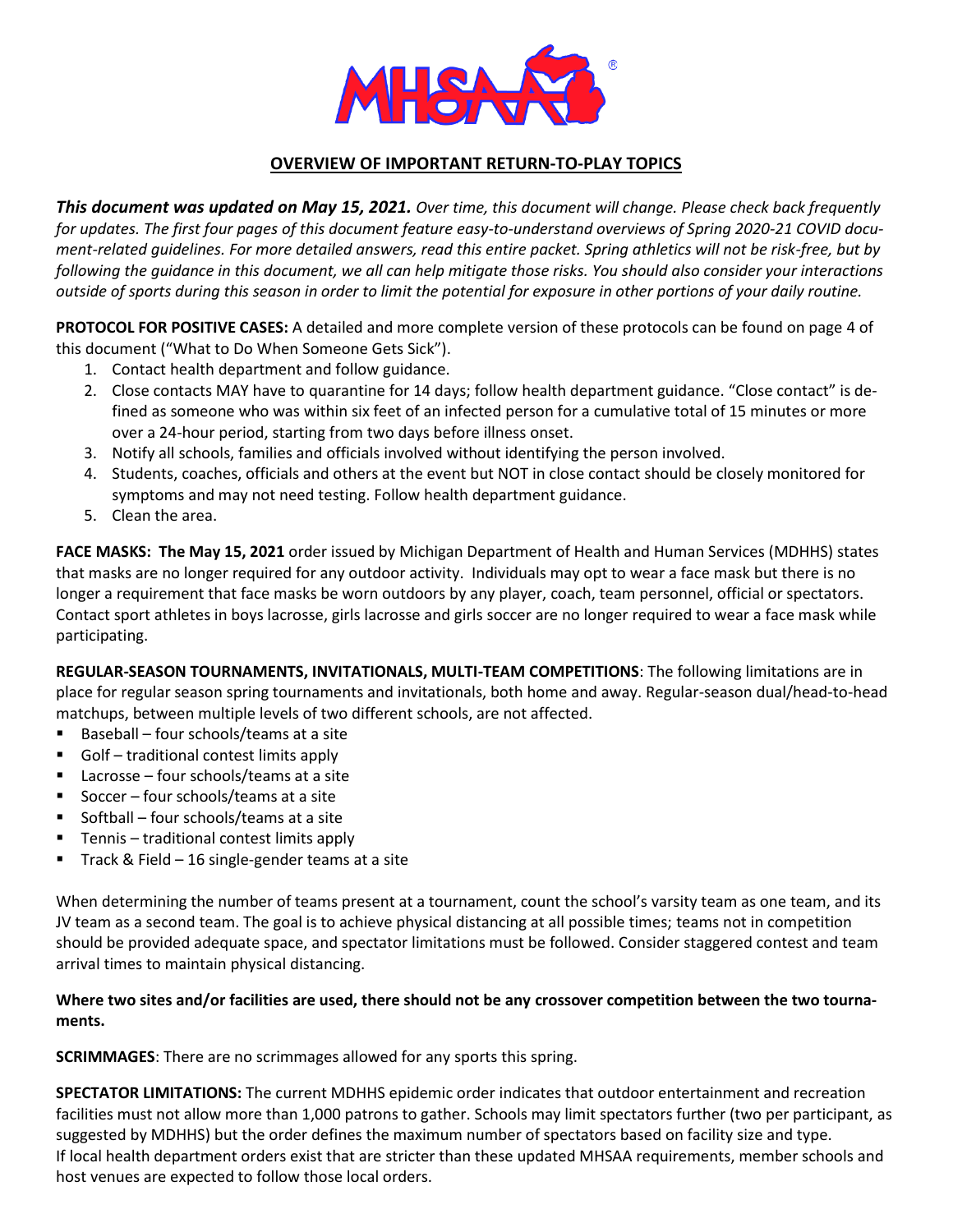Sideline cheerleaders, dance team members and pompon squads would be considered participants if a school allows. If a non-athletic support organization such as a pep band is allowed at a facility, all those individuals must be counted in the total number of spectators.

**ENTRANCE/EXIT STRATEGIES:** Event organizers and venues must consider proper scheduling, seating areas, and crowd entry and exit to facilitate needed sanitizing and physical distancing protocols.

**PRE-WORKOUT AND PRE-GAME SCREENING:** All coaches and students should be screened daily for signs and symptoms of COVID-19 prior to participating, including with a temperature check. This check may take place onsite or be completed and verified prior to arrival onsite (at home, for example). Anyone with a temperature of greater than 100.3 degrees should not participate and be sent home. Responses to screening questions for each person should be recorded and stored so that there is a record of everyone present in case a student develops COVID-19. These records must be kept confidential. Any person displaying symptoms of COVID-19 should not be allowed to participate, should self-isolate and contact his or her primary care provider or other healthcare professional. Continue to remind and insist that coaches and students disclose symptoms so all schools can compete safely. Involve local health departments if positive cases of COVID are discovered. Vulnerable adult individuals should not coach, supervise or participate in any competitions or workouts. School districts will make the decision on vulnerable individuals.

**COVID GAME CANCELLATIONS**: Any game or contest cancelled because of COVID issues is not considered a forfeit. It is considered a no-play, provided the contest has not started. For officials' payment purposes, this is considered an act of God.

**TICKETS**: Schools should strongly consider using a digital ticket or cashless system. Schools must work together to develop a distribution plan for the limited amount of tickets available per game. If a physical ticket is used, each school should consider conducting a pre-sale, with no onsite ticket sales – only tickets, not money, is collected at the event site.

**TRANSPORTATION**: The use of buses is a local school district decision. Cleaning and ability to physically distance should be part of the decision. Schools should also consider length of trips when determining the season schedule. When feasible, consider having parents drive athletes to and from games.

**LOCKER ROOMS**: Home teams are not required to offer locker room access. Visiting teams should arrive dressed and ready to play. Locker room restrooms should be available, and a cleaning schedule should be created.

**FACILITY CLEANING:** Adequate cleaning schedules should be created and implemented for all athletic facilities. Prior to an individual or groups of individuals entering a facility, hard surfaces within that facility should be wiped down and sanitized (bleachers, chairs, furniture in meeting rooms, locker rooms, weight room equipment, bathrooms, athletic training room tables, etc.). Individuals should wash their hands for a minimum of 20 seconds before participating in workouts. Hand sanitizer should be plentiful and available to individuals as they transfer from place to place.

**CONCESSIONS**: The current MDHHS order states that consumption of food or beverages is permitted only where patrons are seated and those groups of patrons are separated by at least six feet. The order also states that no more than six patrons may be seated at a table and those groups of patrons cannot intermingle.

## **BEST PRACTICES FOR NON-ATHLETES – THIS IS NOT SPORT-SPECIFIC**

#### **Administrators/Host Management**

- Administrators are not required to wear face masks but opt may opt to do so at outdoor events. Proper physical distancing should be practices.
- Obtain officials' information in order to trace contacts if necessary. (This information may be accessible through Arbiter.)
- Provide clear instruction to teams in advance of contests about entrance and exit points of the facility.
- At larger spectator events, consider providing volunteers to monitor entrances and spectator seating areas who can promote physical distancing.
- Schools should restrict spectators on both sides of the gym from sitting in the first two rows of bleachers closest to the gymnasium floor to allow for adequate spacing between the spectators and contest participants, permit a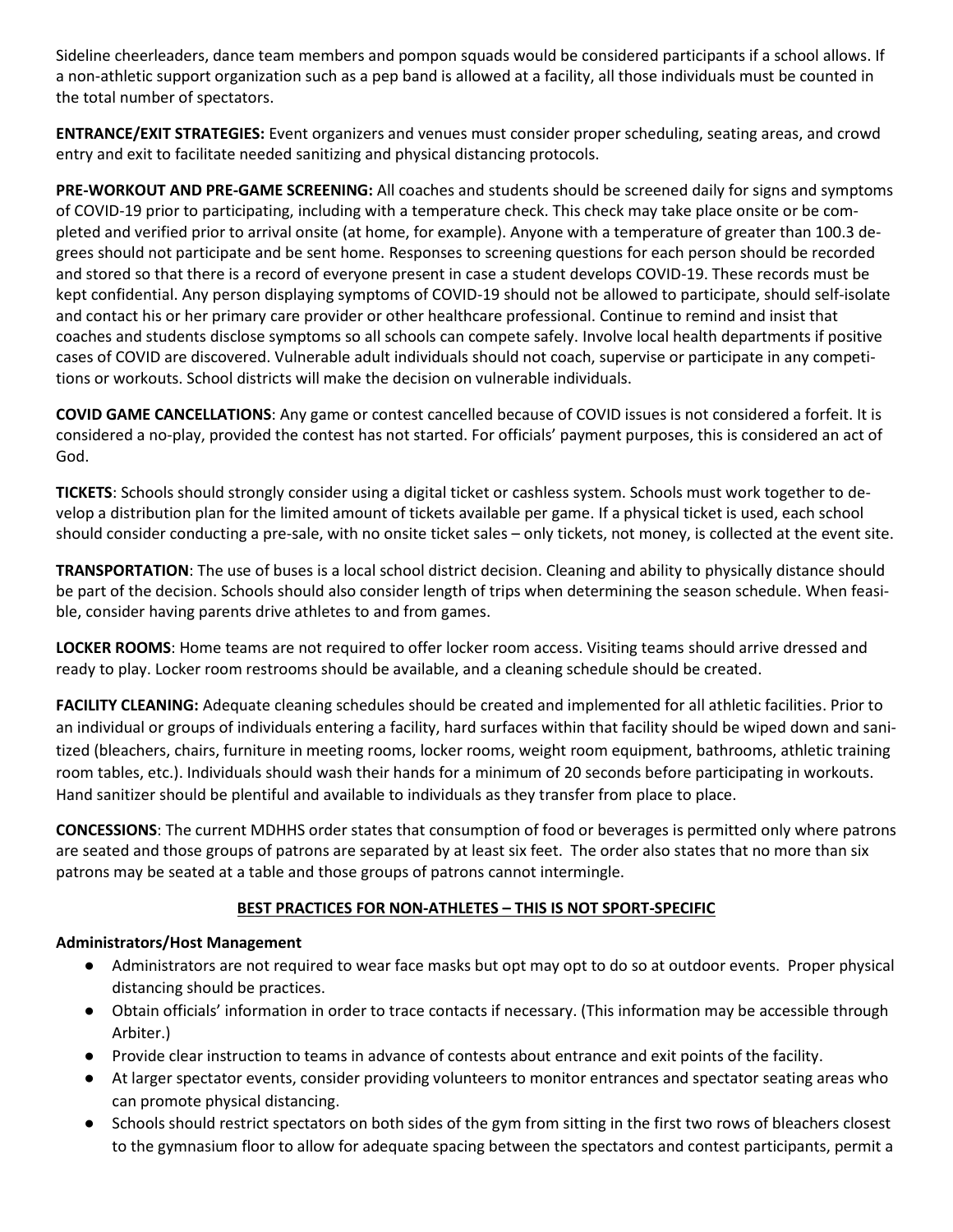scorer's table/judge's table and benches to be moved back or use the first row of bleachers for team bench seating if needed.

- When possible, officials and teams should be provided separate bathrooms and/or gathering areas.
- Scorer's Table/Press Box essential personnel should be 6 feet apart when possible.
- A cordless microphone could be used.
- Cleaning supplies should be available onsite with devices sanitized between uses.

### **Coaches**

- Coaches are not required to wear face masks but may opt to do so at outdoor events. Proper physical distancing should be practiced.
- Provide and review NFHS Playing Rule modifications with players and parents.

#### **Spectators**

- Spectators are not required to wear face masks but may opt to do so at outdoor events. Proper physical distancing should be practiced.
- Entrance and exit protocols and posted signs by host management must be obeyed.

#### **Media Personnel**

- Media are not required to wear face masks but may opt to do so at outdoor events. Proper physical distancing should be practiced.
- Press box/table accommodations should allow for appropriate physical distancing.
- Promote to local media the need to call in advance of the event to secure accommodations.
- Designate locations where photographers may shoot from and enforce it. Make sure photographers are aware of restrictions when they arrive. Photographers must be kept out of team box and bench areas.
- Limit postgame interviews to open-air areas. No locker room access.
- Establish times when the venue will become available to the media and when it will close.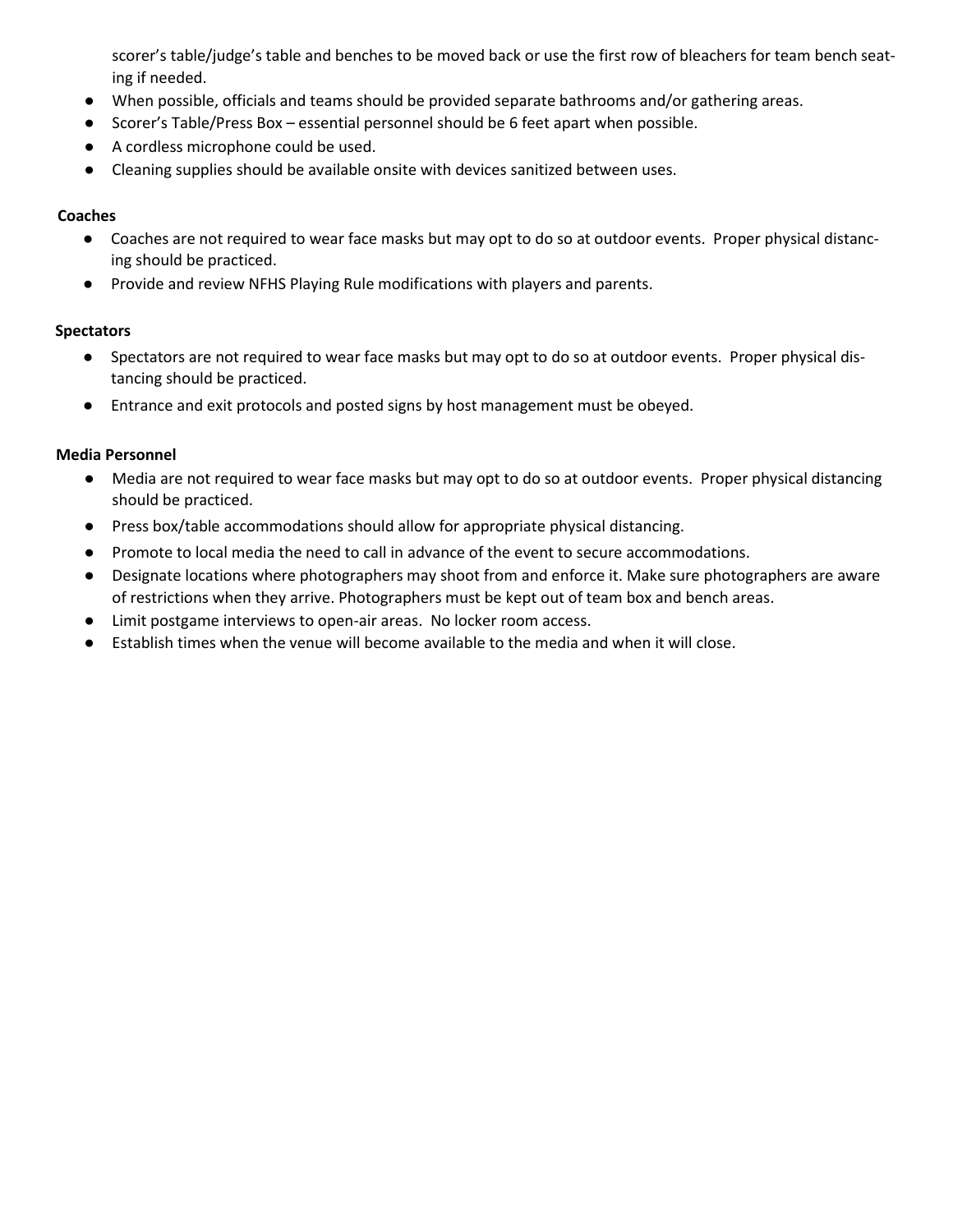# **MHSAA Spring Planning – Tennis**



**Revised May 20, 2021**

**Revisions from a previous document will be date stamped and highlighted in yellow.**

**SPORT: Girls (L.P.) & Boys (U.P.) Tennis ASSISTANT DIRECTOR: Dan Hutcheson**

Considering all recommendations by the [MISafeSchools Return to School Roadmap,](https://www.michigan.gov/documents/whitmer/MI_Safe_Schools_Roadmap_FINAL_695392_7.pdf) [MHSAA Re-Opening Guidelines](https://www.mhsaa.com/News/Announcements/articleType/ArticleView/articleId/9148/Sports-Re-Opening-Update-Center) and the SMAC guidelines, the following are the specific guidelines for Tennis:

#### **The MHSAA/NFHS Guidance For Re-Opening School Sports lists Tennis as a moderate risk sport.**

*Sports that involve close, sustained contact, but with protective equipment in place that may reduce the likelihood of respiratory particle transmission between participants OR intermittent close contact OR group sports OR sports that use equipment that can't be cleaned between participants. Tennis could potentially be considered "Lower Risk" with appropriate cleaning of equipment and use of face coverings by participants.*

#### **This document will provide sport-specific guidance for Tennis**

Page 1: Overview & Equipment and Facility Considerations

Page 2: Return to Play Progression

**Page 3:** NFHS Playing Rule Modifications

**Page 4:** General Guidelines for Non-Athletes

#### **Special Equipment and Facility Considerations for Tennis**

| <b>Sports Equipment</b>                                                                                                                                                            | <b>Facility</b>                                                                                       |  |  |  |  |  |  |  |
|------------------------------------------------------------------------------------------------------------------------------------------------------------------------------------|-------------------------------------------------------------------------------------------------------|--|--|--|--|--|--|--|
| Tennis balls<br>$\bullet$<br>Tennis racquets<br>$\bullet$<br><b>Nets</b><br>$\bullet$<br>Score keeping devices<br>$\bullet$<br>Personal bags / towels / water bottles<br>$\bullet$ | Tennis courts<br>$\bullet$<br>Bleachers or seating area<br>$\bullet$<br><b>Bathrooms</b><br>$\bullet$ |  |  |  |  |  |  |  |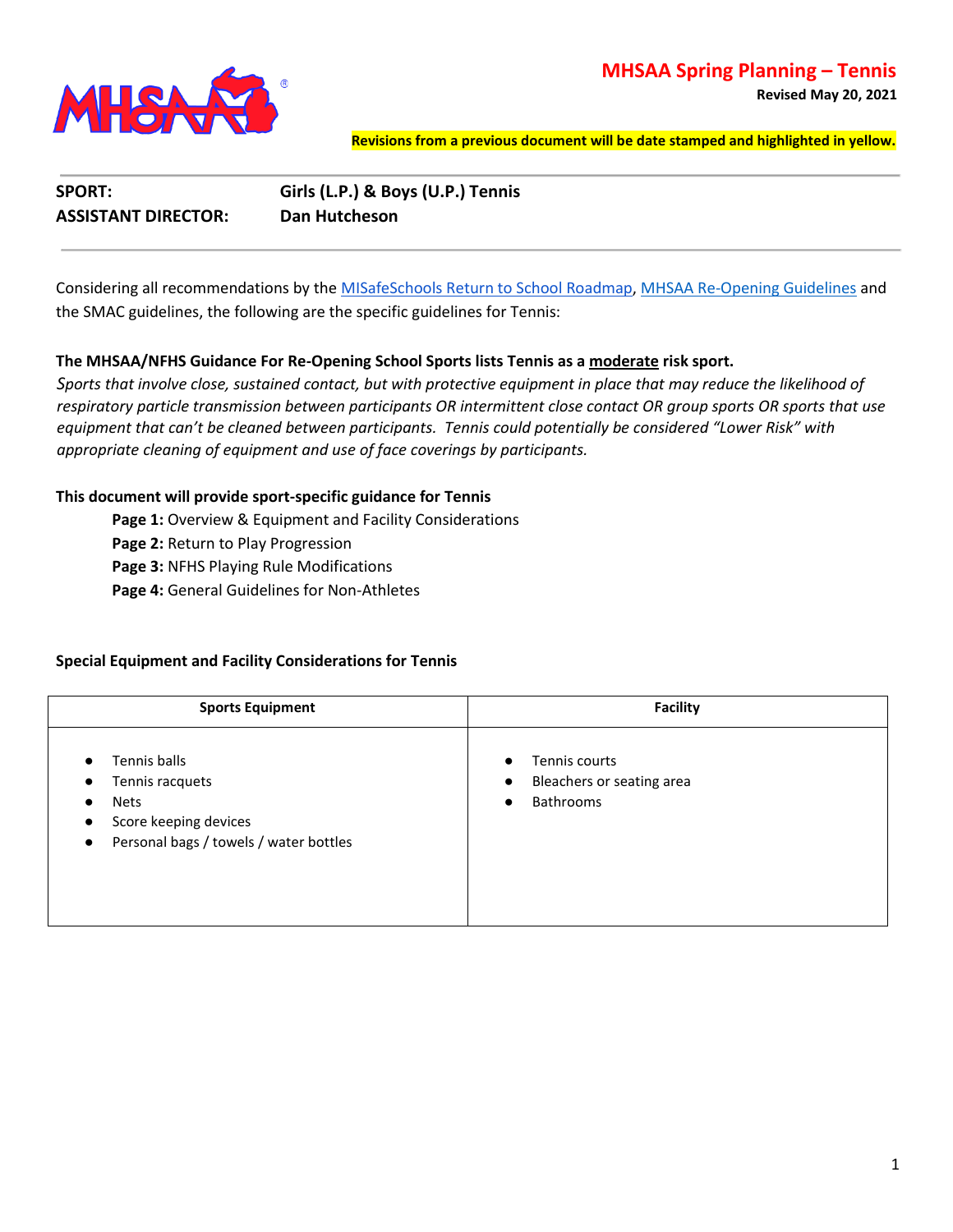# **RETURN TO PLAY PROGRESSION**

#### *MHSAA STEP 2, aligns with MI SAFE START Phase 4 (tennis practices permitted)*

- Coaches are encouraged to conduct workouts in "pods" of students with the same 5-10 (includes coaches and participants) always working out together.
- Hand sanitizer should be plentiful at all contests and practices.

#### *MHSAA STEP 3, aligns with MI SAFE START PLAN Phase 5 (tennis practices and competitions permitted)*

- Handshakes/high-fives/fist bumps between competitors, doubles partners, athletes and coaches, coaches or coaches and tournament management are allowed, but not encouraged.
- Coaches are encouraged to communicate in advance (pre-match instructions).
- Team huddles are allowed, but not encouraged.
- Team food tables are allowed but not encouraged. Food should be packaged individually for participants.
- Players are encouraged to use hand sanitizer before entering and when exiting the court.
- Coaches are encouraged to wear face coverings when communicating with competitors during breaks in the match as well as off court.
- If passing a player from another court while switching sides, both players are encouraged to maintain social distancing guidelines.
- When updating the scoring device, one player should be designated prior to the match, and should be the only person to touch said device. At the conclusion of the match, this scoring device may be sanitized before the next match utilizes it.
- When returning balls to an adjacent court, players are encouraged to use their racquet only
- Each team is responsible for its own hand sanitizer and its own med kit.
- Hydration stations may be utilized but should be cleaned after every practice or competition.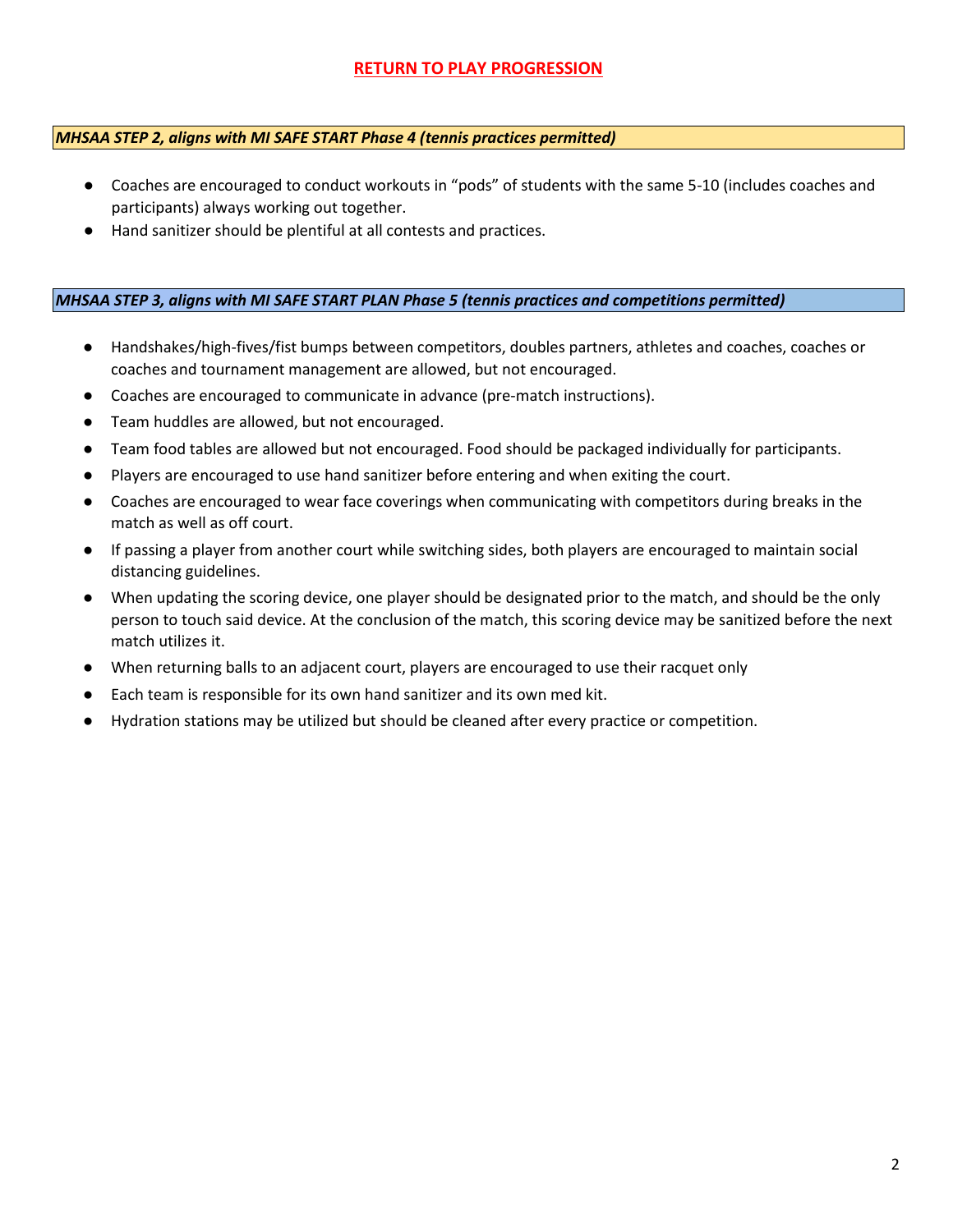

#### **Precautionary Measures (in addition to other protocols and precautions)**

- x Anyone attending or participating in an MHSAA regular season or tournament event should check his/her temperature before arriving. Spectators, participants or personnel displaying COVID-19 symptoms (*e.g., fever, cough or shortness of breath*), or with temperatures of 100.3F or greater, should stay home and consider coronavirus testing if symptoms persist.
- Prior to participation, the COVID-19 athlete/coach monitoring form should be used, which includes five questions plus a temperature check. **NOTE: Athletic Directors should consider requiring similar precautions for game officials.**

#### **Protocol for Suspected Cases of COVID-19**

- All schools should have an emergency action plan in place for each site. If a student, coach or official is or becomes sick on site with symptoms of COVID-19, they should be placed in a clearly identified and designated quarantine area with a mask in place until they can be picked up. Staff who are identified to care for students must wear a mask.
- A symptomatic student should be sent home with a parent or designated adult until they have tested negative or have been released from isolation according to the local health department's protocols.
- Students, coaches, and/or officials should be transported by their parent or guardian, emergency contact or ambulance (if clinically unstable) for off-site testing. If an ambulance is called, or someone is being brought to the hospital, there should be an attempt to call the hospital first to alert them that the person may have COVID-19. If a student, coach or official becomes sick, they must not use group transportation to return home.

#### **Protocol for Positive Cases of COVID-19**

- x The local health department should be contacted by the school for further direction. They likely will initiate contact tracing, following regular public health practices.
- All schools, public and private, must cooperate with the local public health department if a confirmed case of COVID-19 is identified, and collect the contact information for any close contacts (*i.e., individuals less than six feet apart for more than 15 minutes*) of the infected individual from two days before he or she showed symptoms to the time when

he or she was last at the event. Close contacts should be quarantined for 14 days at home. Local health officials may identify other contacts who require quarantine.

- Administrators of the schools involved, as well as students/families/officials in attendance, should be notified of the presence of any laboratory positive or clinically diagnosed cases of COVID-19 so there continues to be awareness and close observation of any symptoms. **NOTE: Student communicable disease related information is protected health information. The individual with COVID-19 should not be identified by name to non-family or non-health department officials. Even if a family/student acknowledges and publicly discloses a positive test, school staff and officials must not participate in discussion or acknowledgement of a positive test by identifying a specific student.**
- x Students, coaches or officials who were at the event, *but not in close contact with a positive case*, should continue to be closely monitored for any symptoms of COVID-19. At this time, these individuals are not required to receive testing unless they develop COVID-19 symptoms.
- Areas that were used by the sick person should be closed off and should not be used until after cleaning and disinfecting them (this includes surfaces or shared objects in the area). If possible, cleaning and disinfecting of the area should not occur until at least 24 hours has elapsed. If 24 hours is not feasible, as much time possible should be allowed to pass before cleaning or disinfection occurs.